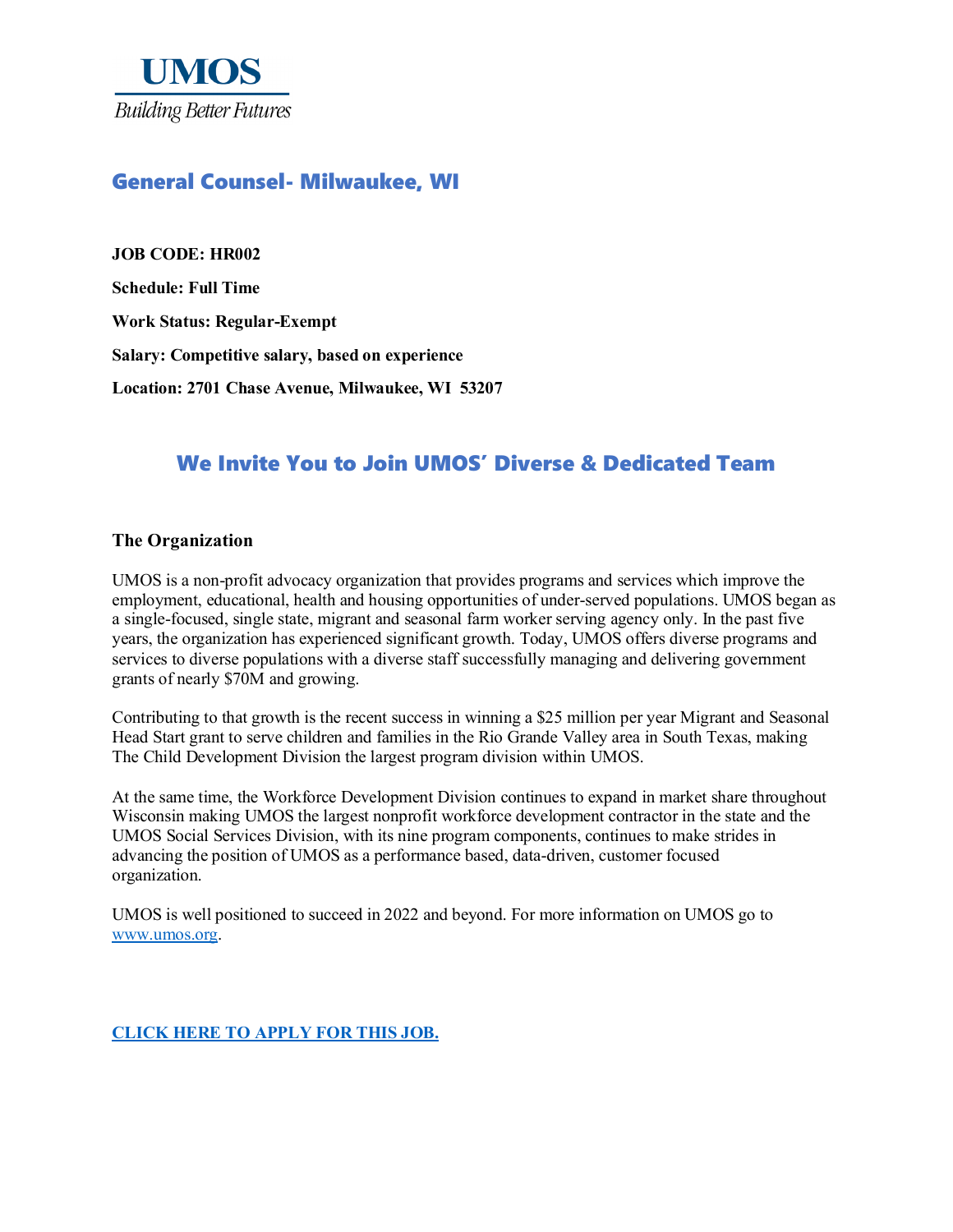

#### **Programs**

**The Child Development Division** provides children a head-start in life by delivering comprehensive, high-quality learning and education, while providing an environment for family support.

**The Workforce Development Division**, consist of Wisconsin Works (W-2) Transitional Jobs, Transform Milwaukee Jobs Program, TechHire and the National Farmworker Jobs Program….

**The Social Services Division** is comprised of 10 program components: UMOS Latina Resource Center's domestic violence, sexual assault, and human trafficking supportive services, Health Promotions' HIV Testing, Prevention and Counseling, Syringe Exchange, and the Hispanic Tobacco Prevention Network (HTPN) of Wisconsin, Farm Labor Housing, Home Energy Assistance, Food Pantry and the UMOS Community Learning Center.

#### **Benefits**

To support its team members, UMOS offers highly competitive compensation as well as a benefits package including:

- PTO
- 12 paid holidays annually
- A robust range of insurance covering health, dental, vision, life, short- and long-term disability, and accidental death & dismemberment
- The options to establish either a Health Savings Account or Flexible Spending Account, which can be used to cover deductibles, prescriptions, and other healthcare expenses
- A variety of support services to promote well-being through the employee assistance program
- Retirement plan options, including  $401(k)$  and Roth IRA, allowing you to make pre-tax or aftertax contributions. For those participating in the 401(k) Retirement Plan, UMOS annually contributes at least 3% of employees' eligible compensation

## Position Profile – General Counsel

The General Counsel reports directly to the CEO, is a trusted advisor to the business, and serves as the organization's primary source of legal advice. The ideal candidate will possess an authentic passion for the UMOS mission and as a member of the senior leadership team embrace diversity, demonstrate optimism and lead with positive energy.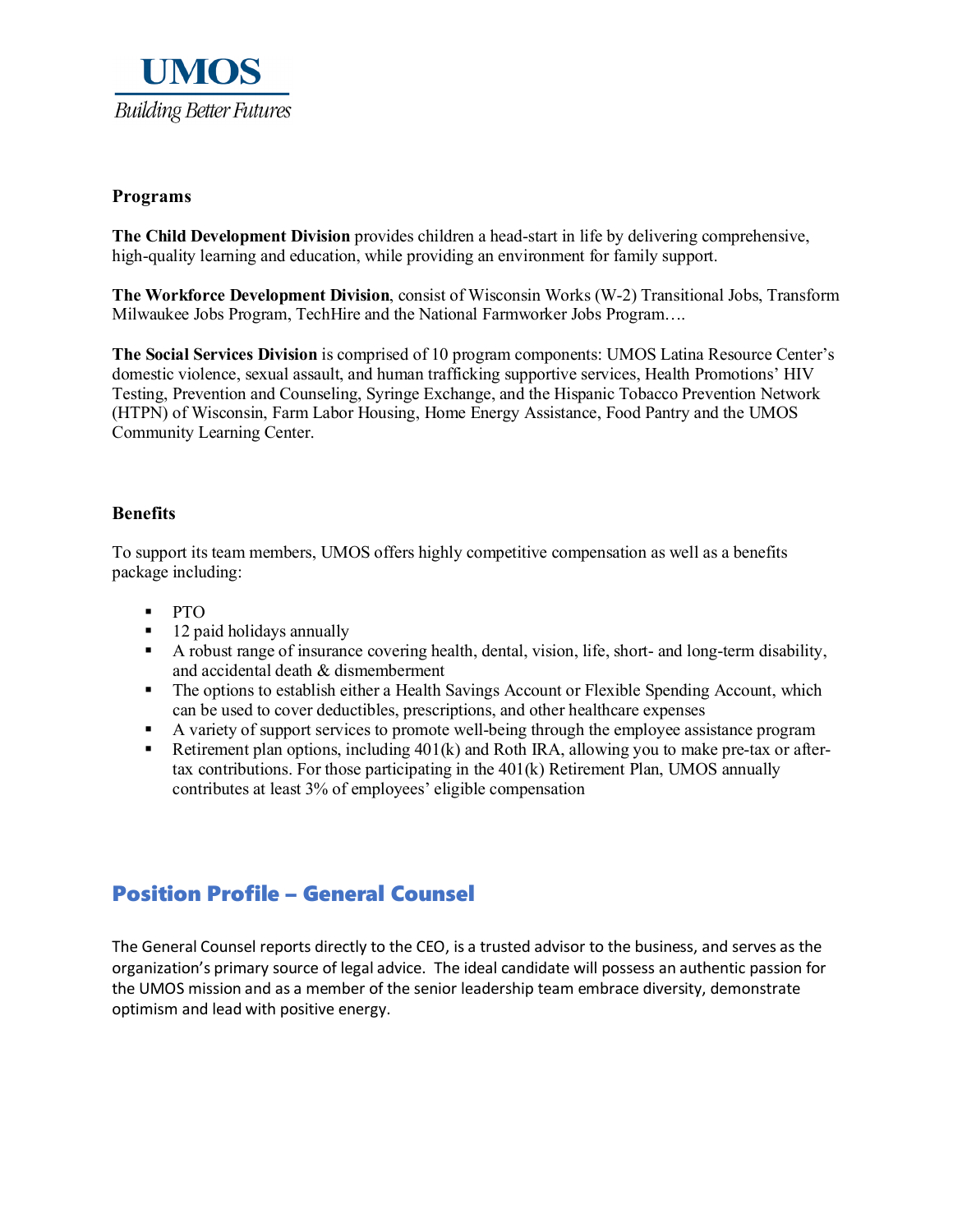

### Primary Responsibilities:

- Provide day to day legal counsel to UMOS and its subsidiaries in areas including policy, advocacy for the mission, nonprofit governance; government relations; compliance with federal and state regulations; contract negotiations, grant compliance, and real estate holdings.
- Manage the legal department's resources and priorities, developing internal staff and engaging outside counsel as necessary, prudently and cost effectively.
- Collaborate with the Human Resources Department in researching, resolving and adjudicating staff employment law complaints including conducting internal legal investigations in conjunction with the Human Resources Dept. and/or designated Vice Presidents.
- Intellectual resource as it relates to all aspects of enterprise risk management (ERM); strategic planning and all strategic decisions mitigating risk to the agency including guidance on non-profit tax law, insurance coverage & policies, and other related risk- management areas.
- Work cross functionally and collaborate to support the multi-state nature of UMOS programs in developing practices and procedures to conform to regulatory, contractual and administrative requirements of funding sources.
- Represent UMOS individually, or with affiliate counsel in administrative and judicial proceedings.
- Board Governance; attend and participate as required in the Board of Directors and committee meetings throughout the fiscal year; oversee or monitor requirements as defined in the bylaws; advising the Board with respect to all corporate governance and legal compliance matters.

#### Qualifications:

- Law degree and active license to practice law.
- Admission to the State Bar of Wisconsin is required (or acquisition of said admission in a timely manner).
- Admission to practice in federal court (preferred).
- Ten or more years as a practicing attorney with five years' legal experience related to non-profit sector preferred.
- Knowledge of the role and responsibility of in-house counsel and management of external counsels.
- Understanding of diversity of legal practices and experiences including, knowledge of employment law, commercial, real estate, and other corporate law.
- Experience supporting non-profit boards of directors preferred.